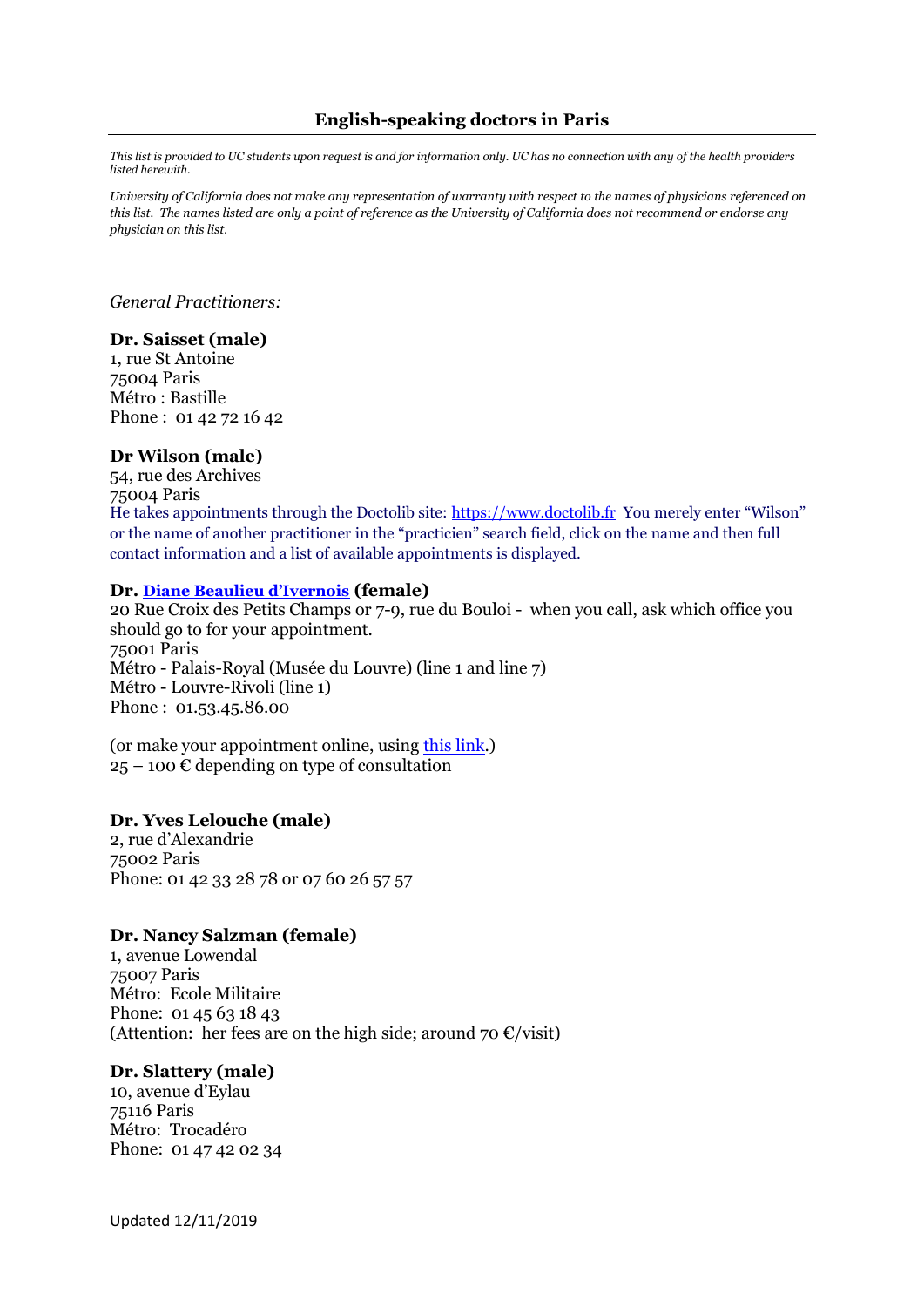## *Ophthalmologists*

(neither eye exams nor eyewear are reimbursed by UCEAP insurance, however. Please read your [UCEAP insurance policy](2016-2017_Insurance_Benefits_at_a_Glance.pdf) for exact coverage details.)

# **Dr Isabelle ZERAH**

41-49, rue de Passy Stairwell 4, 2ème étage 75016 Paris Téléphone: 01.42.24.64.42

# **Dr. M. L. Herdan**

63, avenue Raymond-Poincaré 75016 Paris Telephone: 01-47-04-46-00

## **Dr Howard Cohn (American)**

23, boul. Delessert 75016 Paris Telephone: 01-40-50-34-13 Languages spoken: English and French

### **Dr Isabelle Zerah**

41, rue de Passy Stair 4, 2nd Floor (75116 Paris) Telephone: 01-42-24-64-42 Language spoken: English

### **Dr Marc Vilad Sadoun**

61, rue de Rivoli 75001 Paris Telephone: 01-42-36-83-87 Languages spoken: English and French

*Gynecologists*

## **Dr. Krista Johnson (Canadian; speaks English)**

89, rue du Vaugirard 75006 Paris Telephone: 01 42 84 14 21 Métro and Bus access : Métro - Saint-Placide (ligne 4) Métro - Montparnasse-Bienvenue (lignes 12, 13, 4 et 6) Bus - Rennes - Littre (lignes 89, 94, 95 et 96) Set up appointment online : [https://www.doctolib.fr/medecin-generaliste/paris/krista](https://www.doctolib.fr/medecin-generaliste/paris/krista-johnson?fbclid=IwAR2I1lYoKErqMdVRPubeElmFDzaZ1_IIrfAPrej1609LvbSjyBwSZq-5XYM)[johnson?fbclid=IwAR2I1lYoKErqMdVRPubeElmFDzaZ1\\_IIrfAPrej1609LvbSjyBwSZq-5XYM](https://www.doctolib.fr/medecin-generaliste/paris/krista-johnson?fbclid=IwAR2I1lYoKErqMdVRPubeElmFDzaZ1_IIrfAPrej1609LvbSjyBwSZq-5XYM)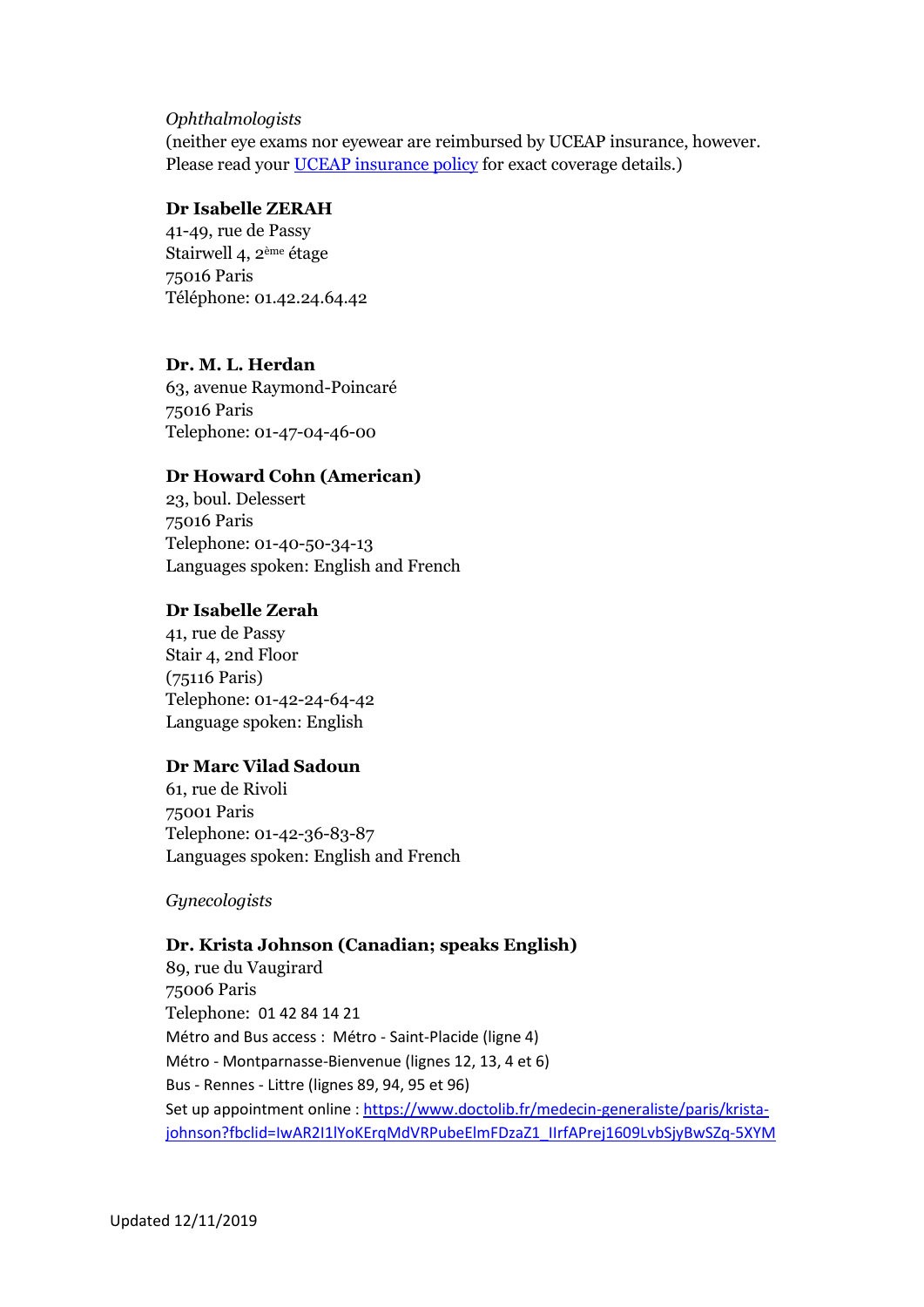Updated 12/11/2019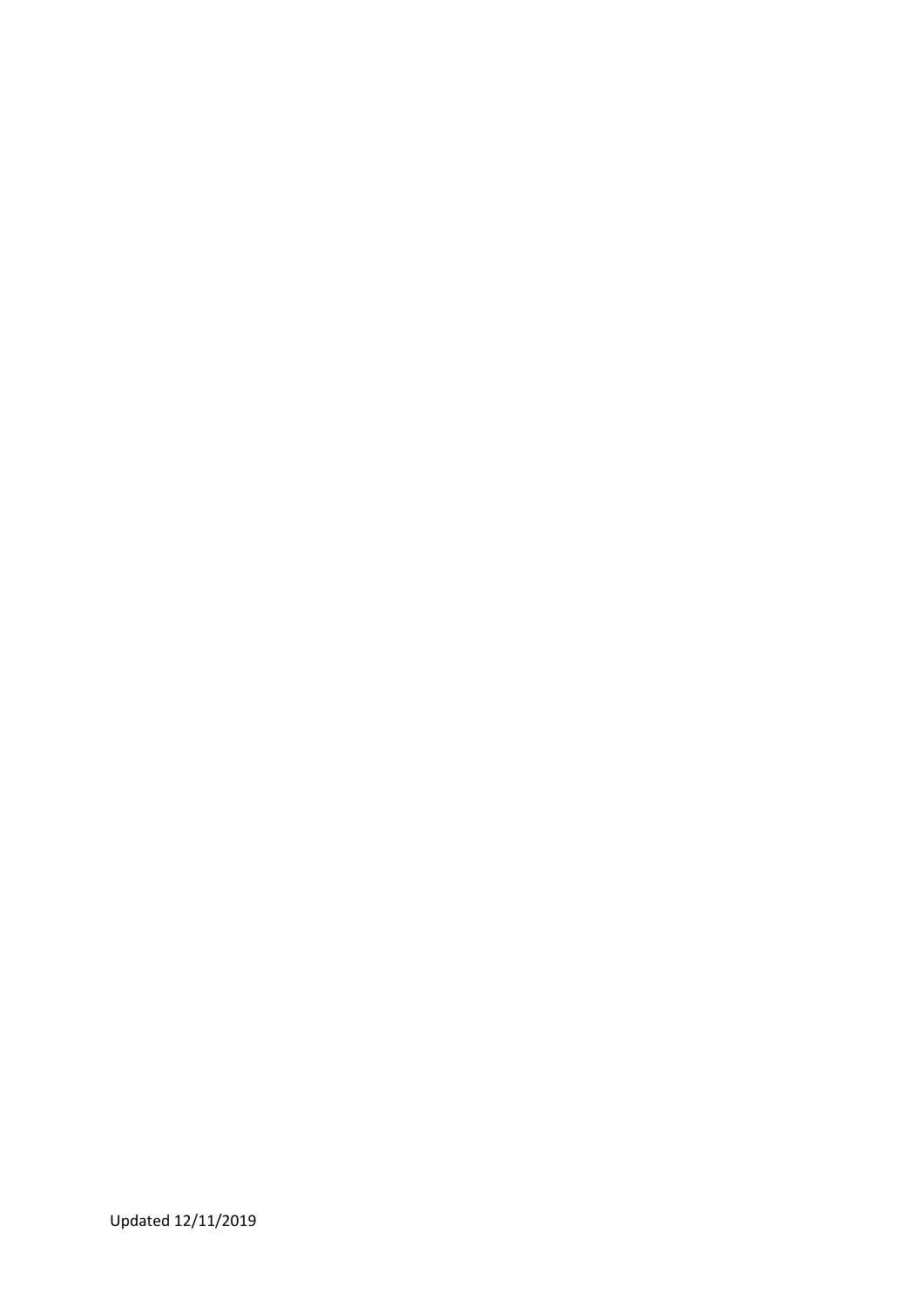# **Dr. M. Buhler**

21, rue de Marignan 75008 Paris Telephone: 01-45-49-45-02 or 01-45-49-24-88

### **Dr. A. Regis-David**

53, rue de Chabrol 75010 Paris Telephone: 01-42-46-73-17

# **Dr. Catherine Viala**

29 rue F. Roosevelt 75008 Paris Telephone: 01-43-59-87-13

# **Dr Christine FRAYET**

4, rue Herschel 75006 Paris Téléphone: 01.45.03.32.61 email : [christine.frayet@wanadoo.fr](mailto:christine.frayet@wanadoo.fr)

## *Dentists*

(Dental exams and dental work are not covered by your UCEAP insurance, however. Please read your [UCEAP insurance policy](2016-2017_Insurance_Benefits_at_a_Glance.pdf) for exact coverage details)

### **Dr. Lalla-itre Jazouli (female)**

94, rue Saint Charles Paris 75015 Métro : Javel André Citroën (line 10) Telephone : 01 45 75 41 04 or online [: https://www.mondocteur.fr/dentiste/paris-](https://www.mondocteur.fr/dentiste/paris-15eme/itri-jazouli-344.html)[15eme/itri-jazouli-344.html](https://www.mondocteur.fr/dentiste/paris-15eme/itri-jazouli-344.html)

# **Dr. Aiden Dowd**

11 rue Fontaine du But Paris 75018 Métro : Lamarck Telephone : 01 46 06 90 64

### **Dr. Anne Longuet Tuet**

10, rue Marguerite 75017 Paris Métro : Courcelles Telephone : 01 47 20 28 22

# **Dr Jean-Paul FIMAT**

94, rue Saint-Charles 75015 Paris Téléphone: 01.45.77.69.63 Speaks French, English and Spanish

Updated 12/11/2019